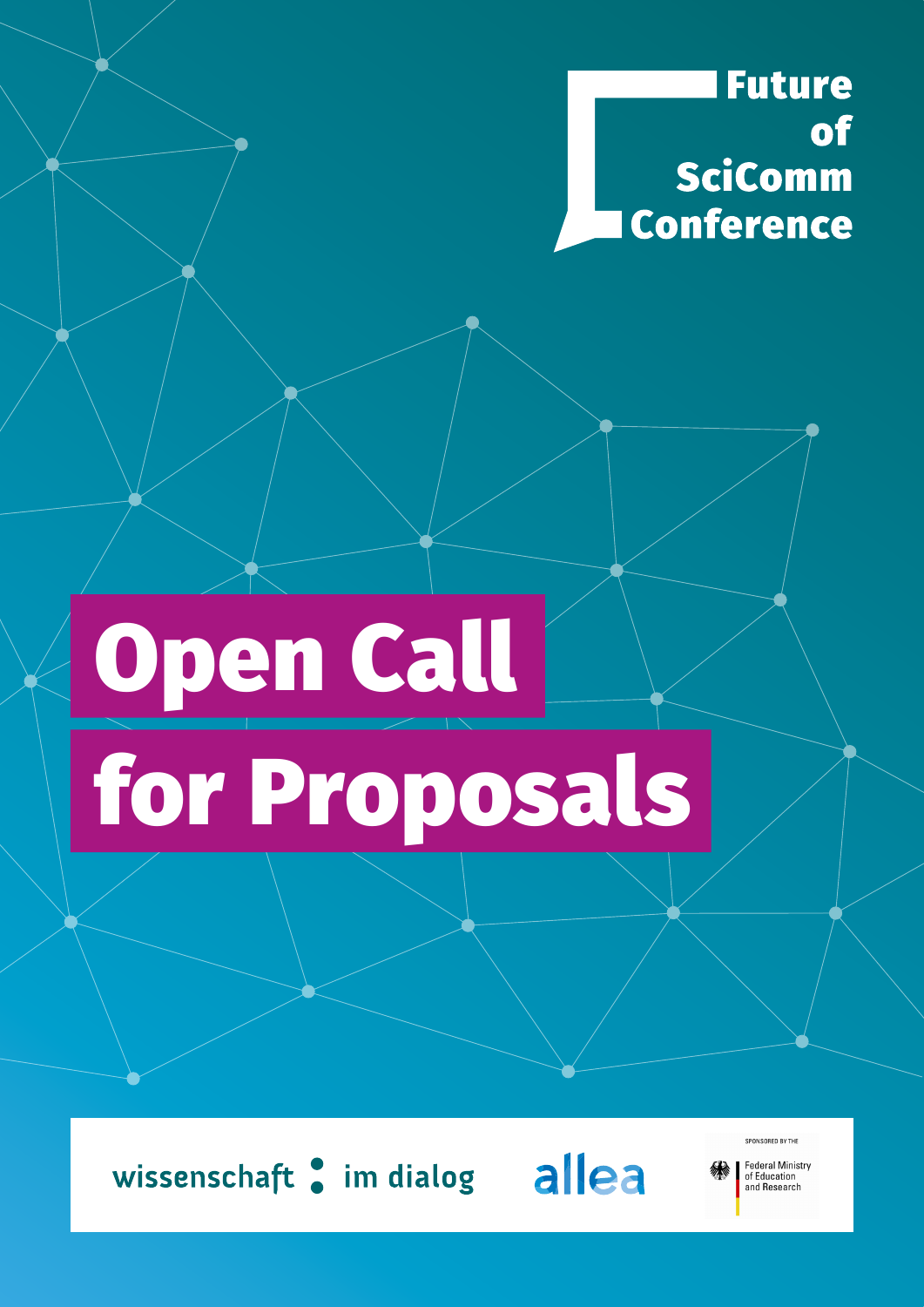

## Open Call for Proposals

*Wissenschaft im Dialog*, the organisation for science communication in Germany, and *ALLEA*, the European Federation of Academies of Sciences and Humanities, are organising the **Future of Science Communication Conference on 24-25 June 2021 in Berlin.**  Funded by the *Federal Ministry of Education and Research*, the two-day conference aims to bring together actors from research and practice of science communication in order to provide a platform for stronger networking and exchange of activities and expertise in the field.

**Application deadline: 28 February 2021**

> **Conference date: 24–25 June 2021**

## **Who can apply?**

We explicitly encourage the submission of contributions by **researchers as well as practitioners** whose research and work is focused on science communication and the relationship between science, researchers and the public. Junior researchers should not be discouraged from sharing their insights. We are looking forward to receiving contributions from individuals with diverse backgrounds.

We kindly invite you to submit your proposal for a lightning talk, a workshop or our poster session and help shape the conference through your expertise and experience.

At the conference, leading European researchers, as well as junior researchers from various disciplines (educational research, media and communication research, sociology, psychology, etc.) who investigate the relationship between science and the public, will meet practitioners from science communication, politics, media, and civil society.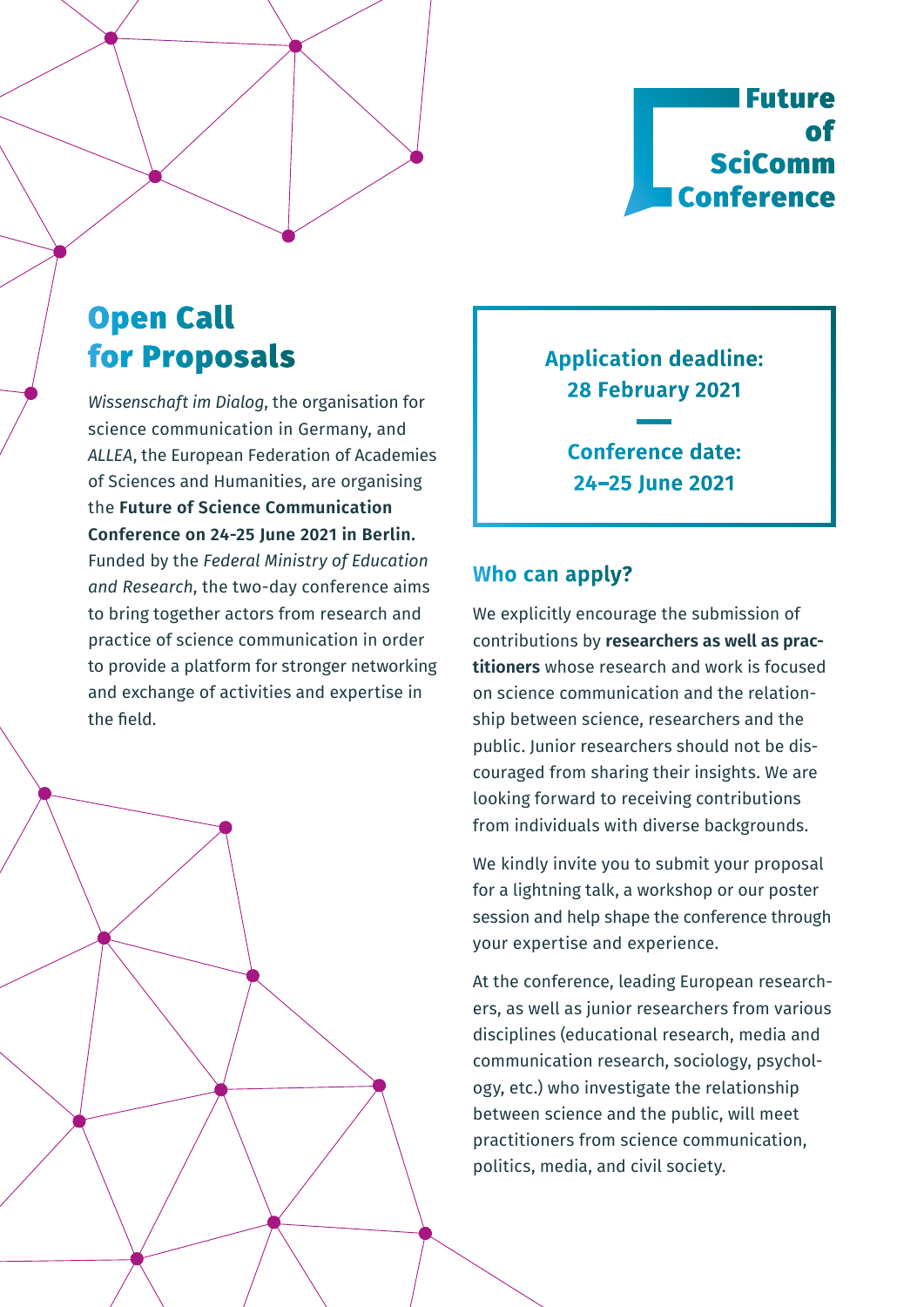We are looking for contributions from the following fields of research and practice:

- **Trust in science**
- The Covid-19 pandemic as a challenge for science communication
- **•** Science communication in a digitized media world; Fake News/Disinformation
- Science and politics
- **•** Crisis communication with case studies (e.g. on climate change, Covid-19 pandemic)
- **•** Target groups of science communication
- Citizen Science & Open Science

## **Topics Formats**

## **Lightning Talk**

5 to 10-minute presentation of a research topic or science communication project

Followed by a 5-minute Q&A session with the audience

## **Workshop**

90-minute interactive workshop format

We are open for all kinds of interactive formats and encourage creativity and diversity.

Group work to foster intensive discussion of topics and development of new approaches with practical relevance

Suitable for 10–30 participants

## **Poster Session**

Participants can present their current research project or findings in a poster session.

During the poster session, each poster will be presented in a 3-minutes flashlight presentation, followed by a Q&A session with the audience.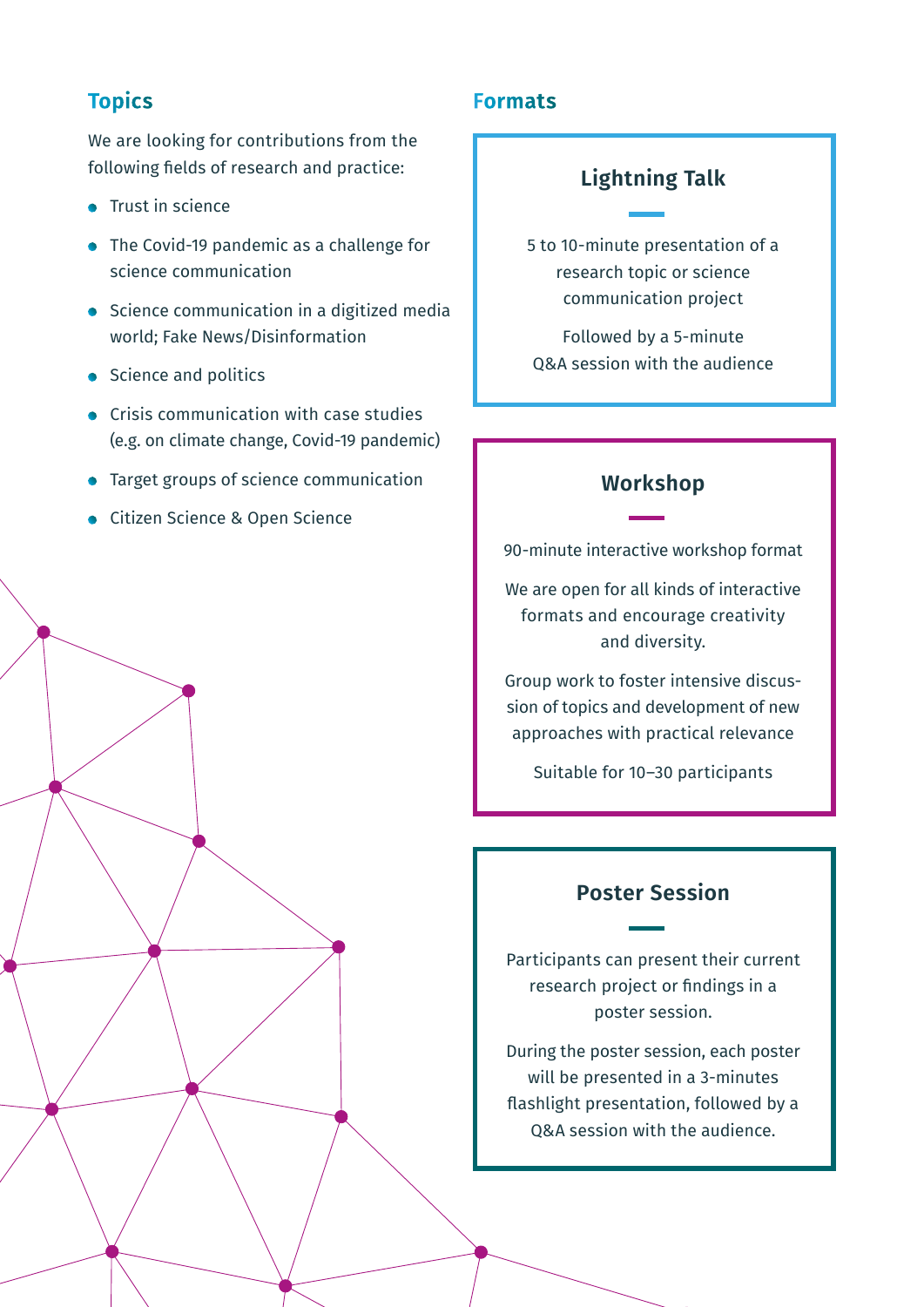## **How to apply?**

The contributions for the conference programme can only be submitted using the application form below.

After filling in all information, save the PDF using "Save as" and rename the document as "Surname\_Application".

Please send the completed application to **info@future-of-scicomm.eu** by **28.02.2021** the latest.

## **Terms and conditions**

The programme *advisory council* evaluates all submitted contributions in a peer review process. You will be informed about your selection within six weeks after the application deadline.

Participation is free of charge and includes catering during the conference programme.

We aim for a physical conference in Berlin. Should the respective situation of the corona pandemic not or only partially allow this, we will plan for a hybrid version and contact you as soon as possible.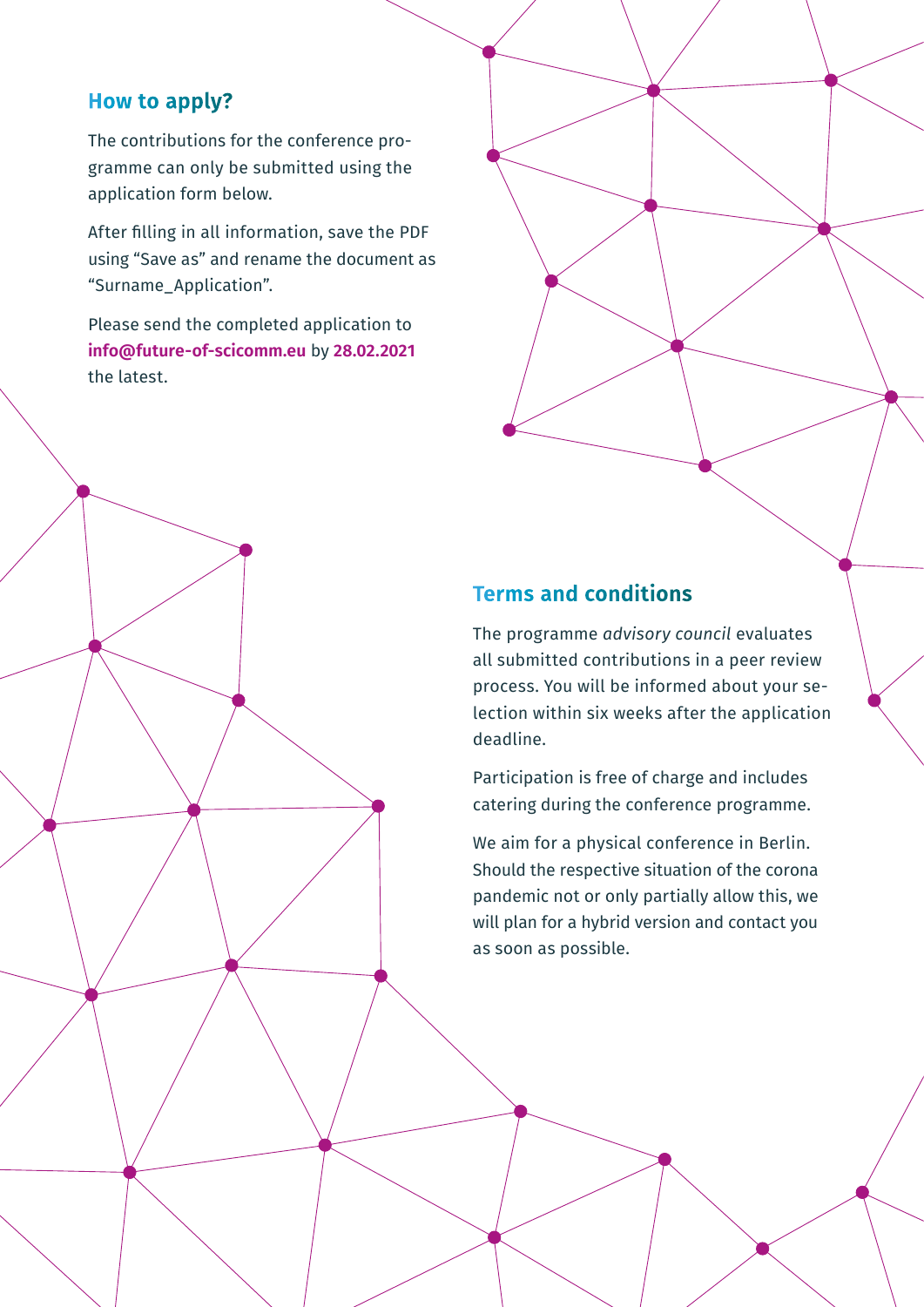# Application form

Please use this form to apply to contribute to the Future of Science Communication Conference programme.

Mandatory fields are marked with an asterisk (\*).

After filling in all information, save the PDF using **"Save as"** and rename the document as **"Surname\_Application"**. Please send the completed form to **info@future-of-scicomm.eu** by **28.02.2021** the latest.

Note: If your contribution is chosen, your abstract and the names of the speakers including the institution will appear in the official event programme.

Your personal data will be stored and used by *ALLEA* and *Wissenschaft im Dialog* for the organisation and realisation of the Future of Science Communication Conference from the time of your application up to three months after the event. This data will be collected exclusively for the above mentioned purpose and will not be stored longer than necessary for the event.

Should you have any questions regarding the application process, please do not hesitate to contact us.

We are looking forward to your application.

Best regards,

**The Future of Science Communication Conference Team**

**Phone** (incl. country code, e.g. +49)

| Surname* | Name* |
|----------|-------|
|          |       |
|          |       |

<u> 1989 - Johann Stoff, deutscher Stoff, der Stoff, der Stoff, der Stoff, der Stoff, der Stoff, der Stoff, der S</u>

## **Email\***

## **Institution**

## **Format\***

Lightning Talk Workshop Poster Session

**My contribution belongs to the following topic\***

## **Title\***